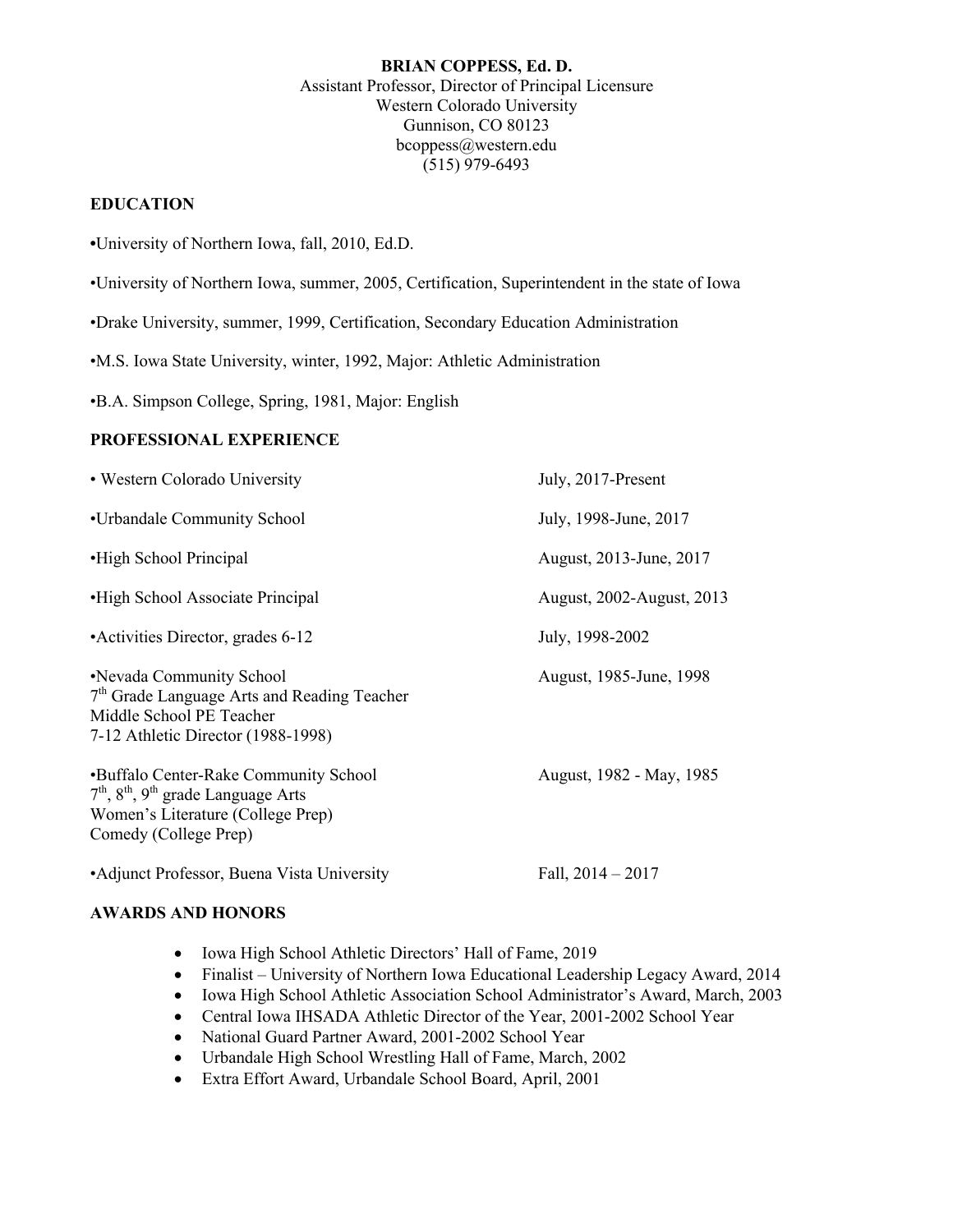#### **CONFERENCE PRESENTATIONS**

- Coppess, B. (2021, October). *The case for empathy as a standard for principal certification* Paper presentation to the Northern Rocky Mountain Educational Research Association, Ketchum, ID.
- Coppess, B. (2021, March). Focus on improvement by examining your leadership system Presentation to the Iowa High School Athletic Directors' Convention, Des Moines, IA.
- Coppess, B. (2020, March). Be the inspiration Video presentation to the Iowa High School Athletic Directors' Association. [https://www.youtube.com/watch?v=NFt9C3wkMU4&list=PLD\\_5SvTpHVyrmy4tE2AxQzX1klbxsv9xd&in](https://www.youtube.com/watch?v=NFt9C3wkMU4&list=PLD_5SvTpHVyrmy4tE2AxQzX1klbxsv9xd&in)  dex=11.
- Coppess, B. (2020, February). Motivation tools to engage your staff" Presentation to the Colorado Association of School Executives Winter Conference Breakout Session, Westminister, CO.
- Coppess, B. (2019, November). The virtue of school culture: Advancing your mission and vision for a happy Schools, Teachers, and Students, Chicago, IL. and engaged staff." Presentation to the Critical Questions in Education Symposium: Supporting Public
- Coppess, B. (2019, October). Mindset progression and intellectual growth of students in one principal preparation program in colorado. Poster Presentation to Northern Rocky Mountain Educational Research Association, Denver CO.
- Coppess, B. (2019, July). Advancing your mission and vision with a design for a happy and engaged staff Presentation to the Colorado Association of School Executives, Westminister, CO.
- Coppess, B. (2018, October). Field experience with meaning. Presentation to the Colorado Association of Teacher Educators in Denver, CO.

### **DISSERTATION**

 Coppess. B (2010). A case study of the perceptions of stakeholders from a school district in iowa on the impact of no child left behind on the comprehensive high school. [https://scholarworks.uni.edu/etd/381/](https://scholarworks.uni.edu/etd/381)

### **JOURNAL PUBLICATIONS**

- Coppess. B. (Under Review). The legislative end of external control submitted for publication in *Principal Leadership*.
- *Research: Theory and Practice*. Coppess, B. (2021). (Under Review). Challenging educators mental models about motivating students – submitted for publication in the Northern Rocky Mountain Educational Research journal, *Educational*
- Coppess, B. (Under Review) The case for empathy as a standard for principal certification submitted for  publication in the Northern Rocky Mountain Educational Research Journal, *Educational Research: Theory and Practice*.

### **PODCAST EPISODES**

 Coppess, B. & Edmonds, K. (Cohosts). (2022, January 19). White people can and should lead the charge to terminate racism and here is how. [1] In BECK Podcast for a diverse america. Anchor by spotify. <https://anchor.fm/brian4112>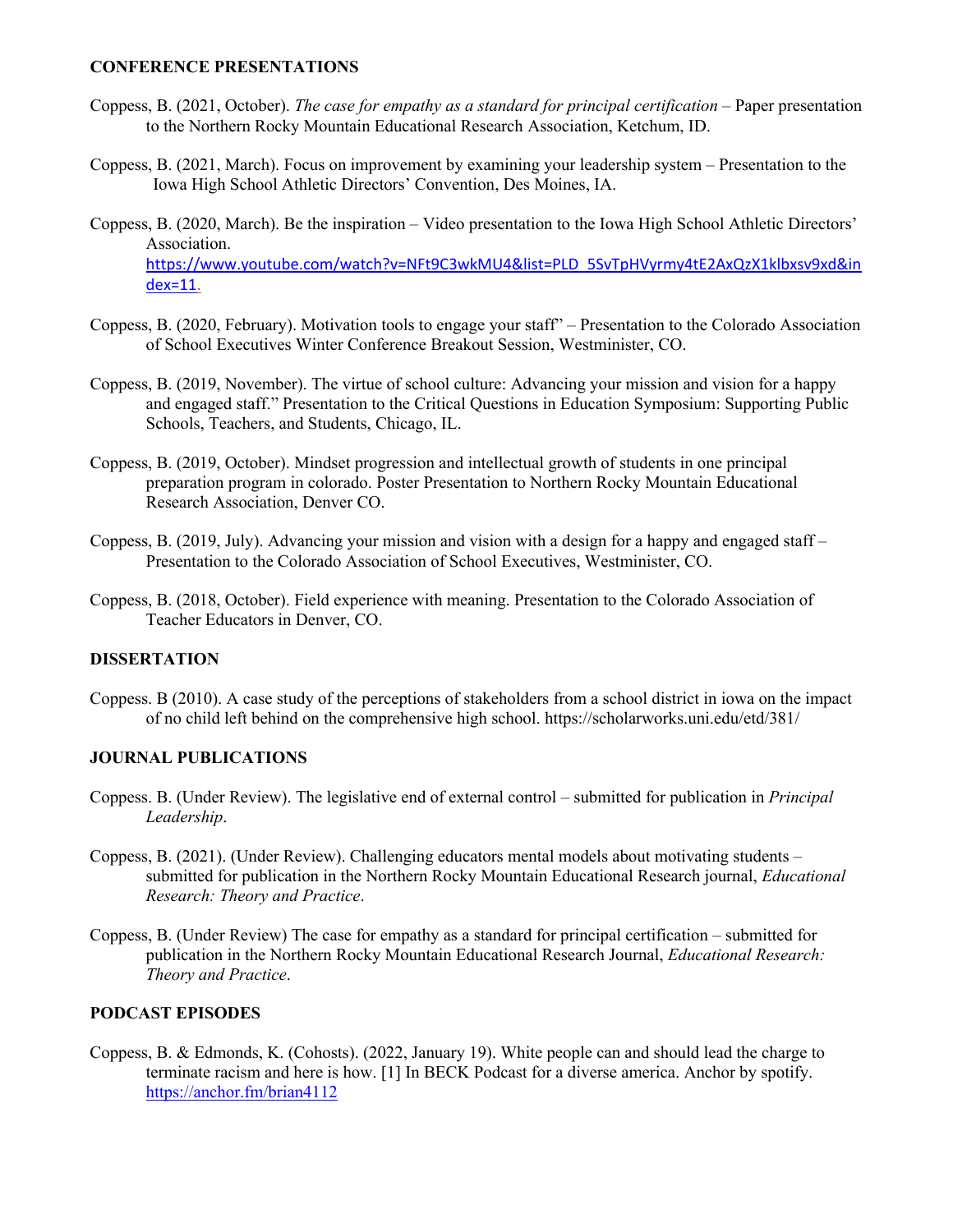- Coppess, B. & Edmonds, K. (Cohosts). (2022, January 26). The odyssey. A black. Inner city kid becomes a principal in a white school. [1] In BECK Podcast for a diverse america. Anchor by spotify. <https://anchor.fm/brian4112>
- Coppess, B. & Edmonds, K. (Cohosts). (2022, January 31). The courage to lead: Celebrate the influence of black americans all year long. [3] In BECK Podcast for a diverse america. Anchor by spotify. <https://anchor.fm/brian4112>
- Coppess, B. & Edmonds, K. (Cohosts). (2022, January 31). The courage to lead: Lead with your heart. [4] In BECK Podcast for a diverse america. Anchor by spotify. https://anchor.fm/brian4112

## **MANUSCRIPTS IN PREPARATION**

Coppess, B. (2018). The power of instructional leadership: Don't go it alone.

Coppess, B. (2019). The dynamic character of the professional teacher.

## **COURSES TAUGHT**

 EDUC 672: Personnel Selection and Development, Western Colorado University EDUC 673: School Safety and Facilities Management, Western Colorado University EDUC 680: Research & Critical Inquiry for Leaders, Western Colorado University EDUC 695: Resource Management in Education, Western Colorado University GECI 502: Cognition and Instruction Buena Vista University GEDU 517: Social and Cultural Foundations of Education, Buena Vista University EDUC 670: Introduction to School Leadership, Western Colorado University EDUC 675: Student Learning and Accountability, Western Colorado University EDUC 678: Principal Internship I, Western Colorado University EDUC 679: Principal Internship II, Western Colorado University EDUC 681: Instructional Program Development and Evaluation, Western Colorado University EDUC 682: Shaping School Culture, Western Colorado University EDUC 693: Capstone, Western Colorado University GECI 510: Introduction to Graduate Studies and Research, Buena Vista University GECI 504: Professional Development and Instructional Leadership, Buena Vista University GEDU 591: Capstone, Buena Vista University

## **STATE AND REGIONAL SERVICE**

- *Faculty Representative*, University Senate, Western Colorado University, Gunnison, CO (August, 2020-present).
- University, Gunnison, CO (August 2017-present). • *Faculty Representative*, University Academic Policies Committee, Western Colorado
- • *Reviewer*, North Rocky Mountain Education Research Association Journal, *Educational Research: Theory and Practice* (2021-present).
- • *Colorado Representative*, Governing Board of the Northern Rocky Mountain Educational Research Association (2020-present).
- • *Committee Member*, Exploring Educational Leadership Preparation with an Equity Mindset Committee. This committee generates ideas for advancing inclusivity and equity and to discuss ideas for improvement for internships and delivering Educational Leadership curriculum. (2020-present).
- • *Reviewer*, Peer Review Committee, Colorado Department of Education. Evaluated materials submitted by Colorado State University Pueblo for initial authorization of new school principal preparation program. (2021)
- • *Reviewer*, Peer Review Committee, Colorado Department of Education. Evaluated materials administrator preparation program. (2021) submitted by the University of Colorado Denver for reauthorization of existing school